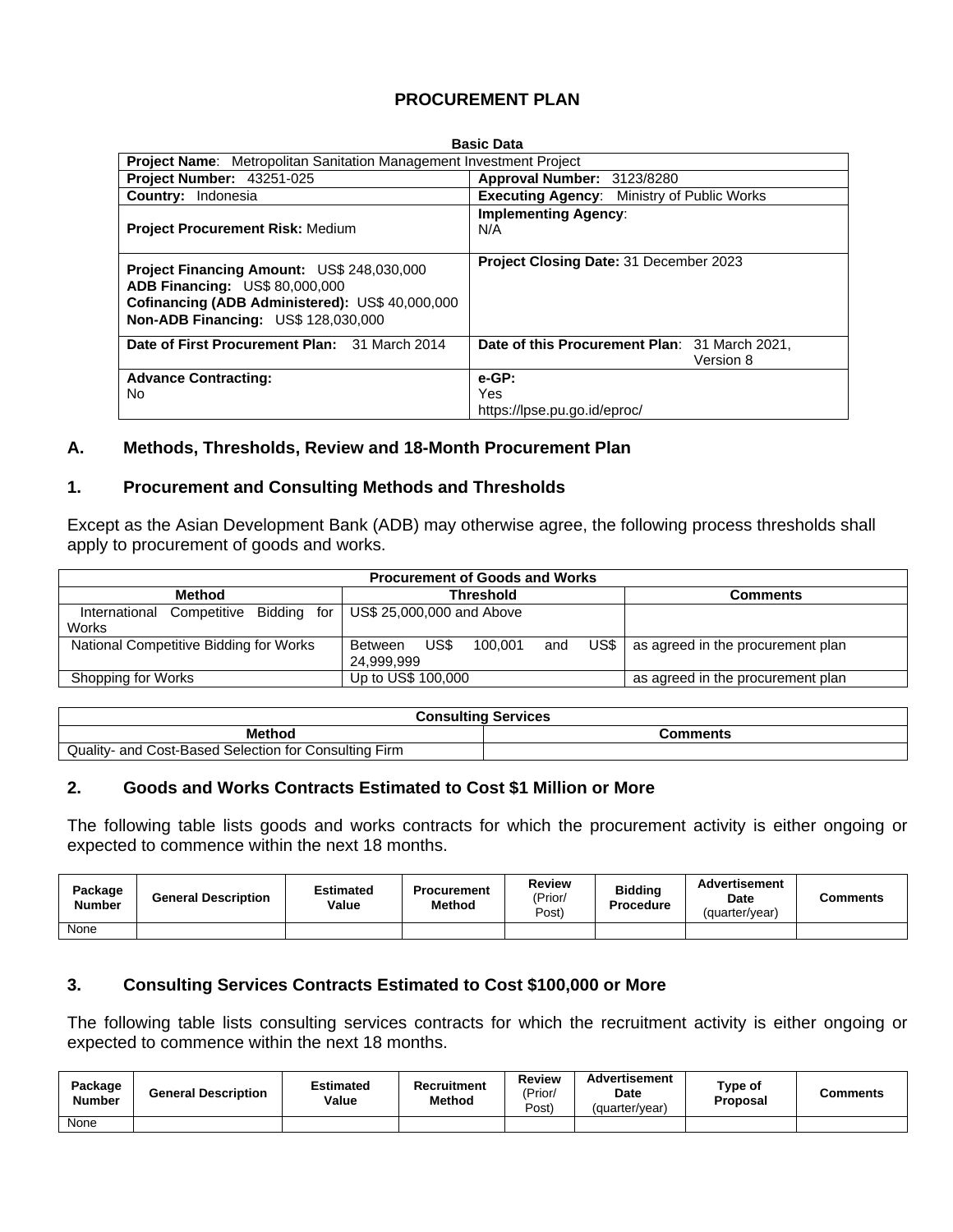# **4. Goods and Works Contracts Estimated to Cost Less than \$1 Million and Consulting Services Contracts Less than \$100,000 (Smaller Value Contracts)**

The following table lists smaller-value goods, works and consulting services contracts for which the activity is either ongoing or expected to commence within the next 18 months.

| <b>Goods and Works</b>   |                               |                           |                        |                                         |                            |                                    |                                                |          |  |  |
|--------------------------|-------------------------------|---------------------------|------------------------|-----------------------------------------|----------------------------|------------------------------------|------------------------------------------------|----------|--|--|
| Package<br><b>Number</b> | General<br><b>Description</b> | <b>Estimated</b><br>Value | Number of<br>Contracts | <b>Procur</b><br>ement<br><b>Method</b> | Review<br>(Prior/<br>Post) | <b>Bidding</b><br><b>Procedure</b> | <b>Advertisement</b><br>Date<br>(quarter/vear) | Comments |  |  |
| None                     |                               |                           |                        |                                         |                            |                                    |                                                |          |  |  |

| <b>Consulting Services</b> |                               |                           |                               |                              |                                   |                                                |                            |          |  |  |
|----------------------------|-------------------------------|---------------------------|-------------------------------|------------------------------|-----------------------------------|------------------------------------------------|----------------------------|----------|--|--|
| Package<br><b>Number</b>   | General<br><b>Description</b> | <b>Estimated</b><br>Value | Number of<br><b>Contracts</b> | <b>Recruitment</b><br>Method | <b>Review</b><br>'Prior/<br>Post) | Advertisement<br><b>Date</b><br>(quarter/vear) | Type of<br><b>Proposal</b> | Comments |  |  |
| None                       |                               |                           |                               |                              |                                   |                                                |                            |          |  |  |

# **B. Indicative List of Packages Required Under the Project**

The following table provides an indicative list of goods, works and consulting services contracts over the life of the project, other than those mentioned in previous sections (i.e., those expected beyond the current period).

| <b>Goods and Works</b>   |                               |                                    |                                         |                                     |                               |                             |                 |  |  |  |
|--------------------------|-------------------------------|------------------------------------|-----------------------------------------|-------------------------------------|-------------------------------|-----------------------------|-----------------|--|--|--|
| Package<br><b>Number</b> | General<br><b>Description</b> | Estimated<br>Value<br>(cumulative) | <b>Estimated Number</b><br>of Contracts | <b>Procurement</b><br><b>Method</b> | <b>Review</b><br>(Prior/Post) | <b>Bidding</b><br>Procedure | <b>Comments</b> |  |  |  |
| None                     |                               |                                    |                                         |                                     |                               |                             |                 |  |  |  |

| <b>Consulting Services</b> |                               |                    |                        |                              |                                   |                     |          |  |  |  |
|----------------------------|-------------------------------|--------------------|------------------------|------------------------------|-----------------------------------|---------------------|----------|--|--|--|
| Package<br><b>Number</b>   | General<br><b>Description</b> | Estimated<br>Value | Number of<br>Contracts | Recruitment<br><b>Method</b> | <b>Review</b><br>'Prior/<br>Post) | Type of<br>Proposal | Comments |  |  |  |
| None                       |                               |                    |                        |                              |                                   |                     |          |  |  |  |

# **C. List of Awarded and On-going, and Completed Contracts**

The following tables list the awarded and on-going contracts, and completed contracts.

# 1. Awarded and Ongoing Contracts

| <b>Goods and Works</b>                 |                                                                                               |                           |                              |                              |                                                |                                                 |                                           |  |  |  |
|----------------------------------------|-----------------------------------------------------------------------------------------------|---------------------------|------------------------------|------------------------------|------------------------------------------------|-------------------------------------------------|-------------------------------------------|--|--|--|
| Package<br><b>Number</b>               | General<br><b>Description</b>                                                                 | <b>Estimated</b><br>Value | Awarded<br>Contract<br>Value | <b>Procurement</b><br>Method | <b>Advertisement</b><br>Date<br>(quarter/year) | Date of ADB<br>Approval of<br>Contract<br>Award | <b>Comments</b>                           |  |  |  |
| Pekan Baru<br>North<br>Sewerage<br>NC. | Construction of<br>Sewerage and<br>collection<br>system Pekan<br>Baru North<br>areas (Re-Bid) | 18,780,000.00             | 17,294,709.52                | <b>NCB</b>                   | Q4 / 2019                                      | 17-SEP-20                                       | PCSS 0001 8280<br>e-GP: Yes<br>e-GP Type: |  |  |  |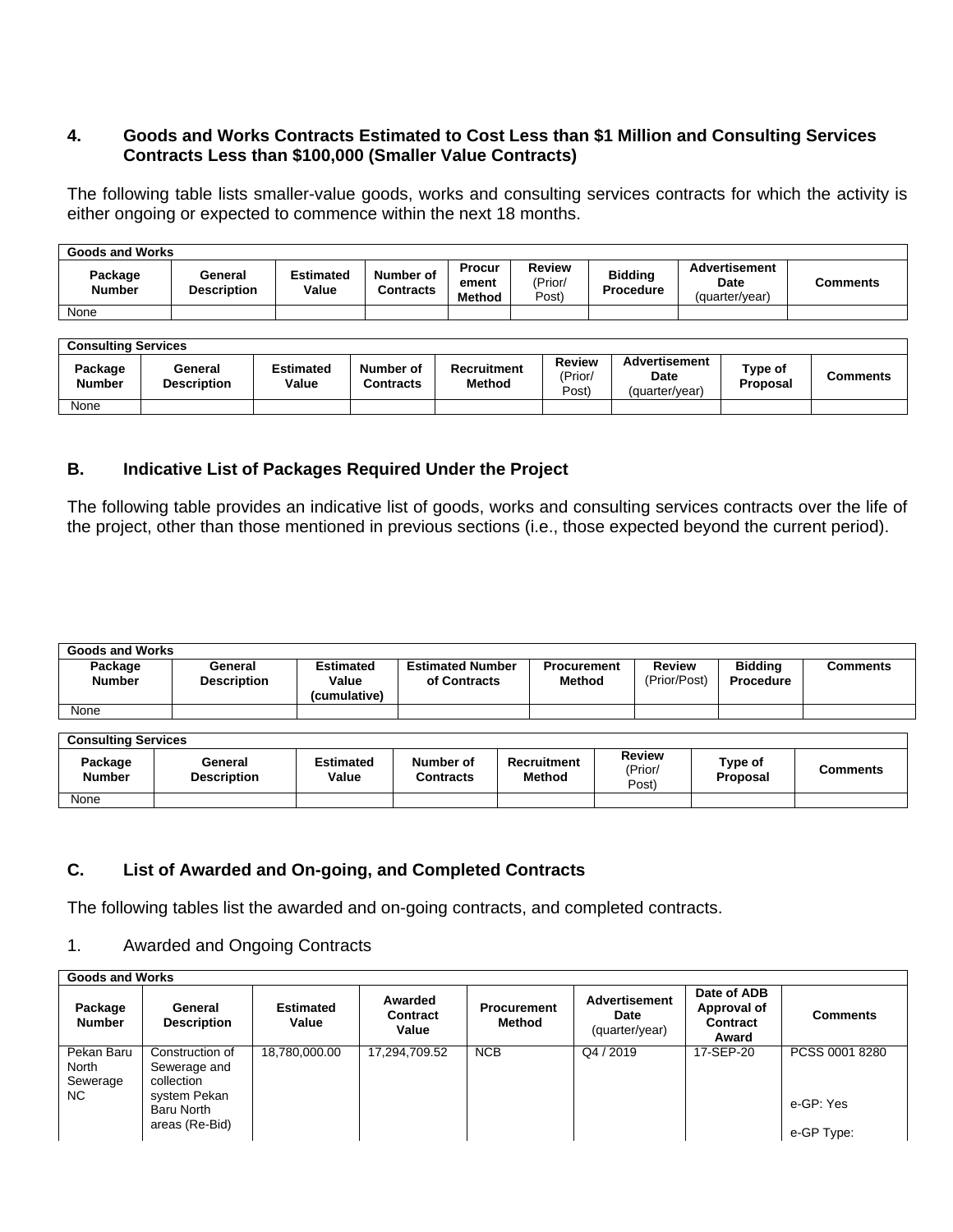|                                         |                                                                                                                                           |               |               |                  |         |           | e-Bidding                                              |
|-----------------------------------------|-------------------------------------------------------------------------------------------------------------------------------------------|---------------|---------------|------------------|---------|-----------|--------------------------------------------------------|
| Makassar<br>Sewerage<br><b>B2</b>       | Construction of<br>sewerage and<br>wastewater<br>collection<br>system North<br><b>West Catchment</b><br>including<br>pumping station<br>B | 18,869,184.00 | 12,805,780.47 | <b>NCB</b>       | Q2/2019 | 25-NOV-19 | PCSS 0002 3123<br>e-GP: Yes<br>e-GP Type:<br>e-Bidding |
| Jambi<br>Sewer<br>System B <sub>2</sub> | Construction of<br>sewerage and<br>wastewater<br>collection<br>system including<br>pumping station<br>(East<br>catchment)                 | 18,768,735.00 | 15,482,543.75 | NCB              | Q1/2020 | 26-OCT-20 | PCSS 0002 8280<br>e-GP: Yes<br>e-GP Type:<br>e-Bidding |
| Pekan Baru<br>WWTP B1                   | Construction of<br><b>WWTP</b> in Pekan<br>Baru with<br>Conventional<br><b>Activated Sludge</b><br>Technology                             | 12,230,413.00 | 7,433,620.34  | $\overline{ICB}$ | Q1/2020 | 26-NOV-20 | PCSS 0005 3123<br>e-GP: No                             |
| Jambi<br>WWTP <sub>B1</sub>             | Construction of<br>Wastewater<br><b>Treatment Plant</b><br>in Jambi with<br>Conventional<br><b>Activated Sludge</b><br>Technology         | 12,299,595.00 | 10,760,165.20 | ICB              | Q1/2020 | 11-NOV-20 | PCSS 0004 3123<br>e-GP: No                             |
| Makassar<br>WWTP B1                     | Construction of<br>Wastewater<br><b>Treatment Plant</b><br>with Moving<br><b>Biofilm Bed</b><br>Reactor (MBBR)<br>technology              | 15,748,583.00 | 11,995,836.55 | <b>ICB</b>       | Q1/2020 | 26-OCT-20 | PCSS 0003 3123<br>e-GP: No                             |

# **Consulting Services**

| Package<br><b>Number</b> | General<br><b>Description</b>                      | <b>Estimated</b><br>Value | Awarded<br>Contract<br>Value | Recruitment<br>Method | Advertisement<br>Date<br>(quarter/year) | Date of ADB<br>Approval of<br>Contract<br>Award | <b>Comments</b> |
|--------------------------|----------------------------------------------------|---------------------------|------------------------------|-----------------------|-----------------------------------------|-------------------------------------------------|-----------------|
| <b>PISC</b>              | Project<br>Implementation<br>Support<br>Consultant | 11,750,000.00             | 10,996,694.64                | <b>QCBS</b>           | Q2/2016                                 | 10-OCT-17                                       |                 |

## **D. Non-ADB Financing**

The following table lists goods, works and consulting services contracts over the life of the project, financed by Non-ADB sources.

| Goods and Works                                              |                                        |                                         |                              |                                               |
|--------------------------------------------------------------|----------------------------------------|-----------------------------------------|------------------------------|-----------------------------------------------|
| <b>General Description</b>                                   | <b>Estimated Value</b><br>(cumulative) | <b>Estimated Number</b><br>of Contracts | <b>Procurement</b><br>Method | <b>Comments</b>                               |
| Construction of<br>community-based wastewater<br>system      | 880.000.00                             | 16                                      | <b>NCB</b>                   | Covid-19 Response? No<br>Jambi City Financing |
| <b>Construction of Property</b><br>connections               | 5,000,000.00                           | 6                                       | <b>NCB</b>                   | Covid-19 Response? No<br>Jambi City Financing |
| Construction of sewerage and<br>wastewater collection system | 14,100,000.00                          |                                         | <b>NCB</b>                   | Covid-19 Response? No                         |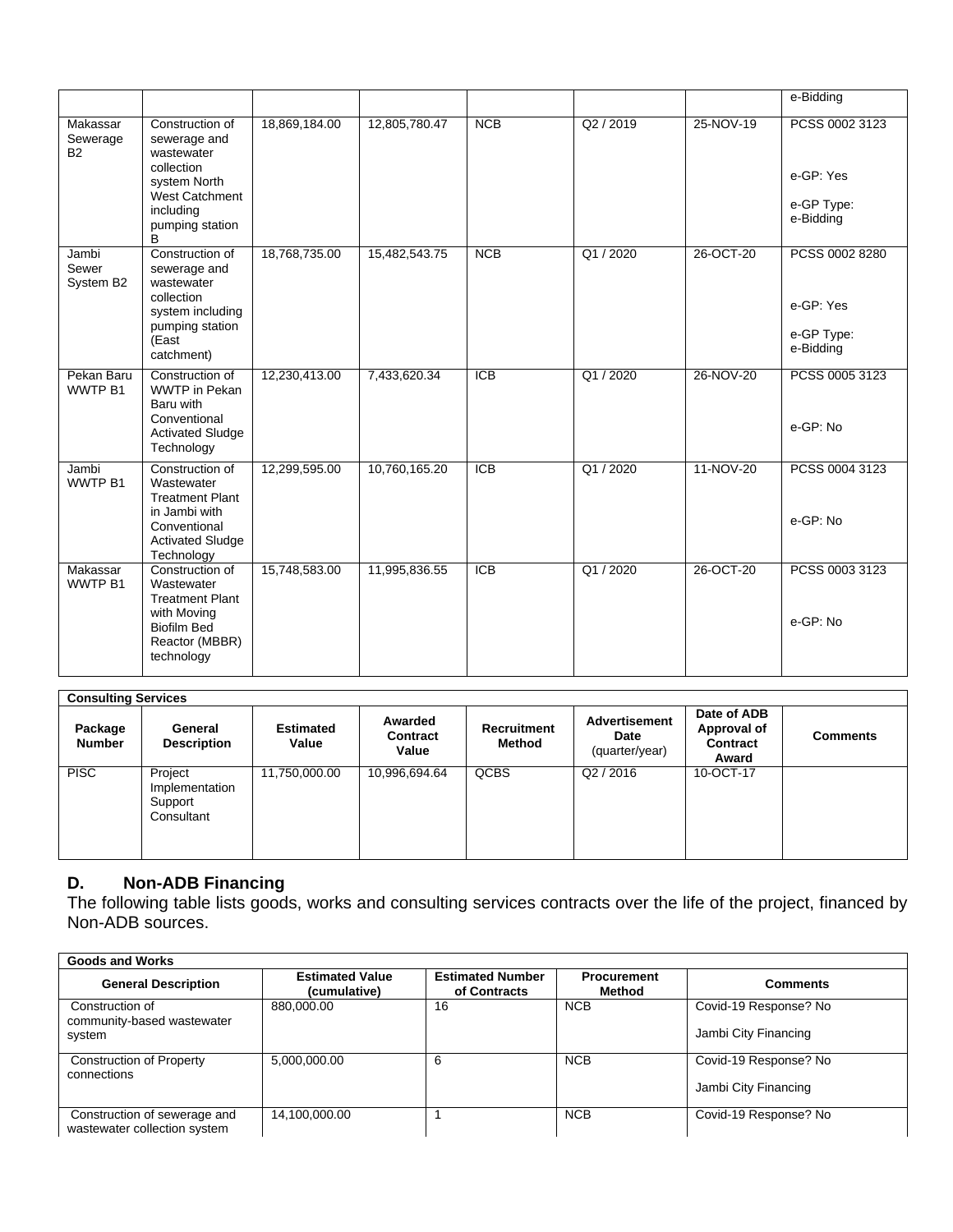|                                                                                                                   |               |              |                  | <b>Central Government Financing</b>                              |
|-------------------------------------------------------------------------------------------------------------------|---------------|--------------|------------------|------------------------------------------------------------------|
| Construction of<br>community-based wastewater<br>system                                                           | 1,100,000.00  | 12           | <b>NCB</b>       | Covid-19 Response? No<br><b>Makassar City Financing</b>          |
| <b>Construction of Property</b><br>connections                                                                    | 5,500,000.00  | 6            | <b>NCB</b>       | Covid-19 Response? No<br>Makasar City Financing                  |
| <b>Construction of Wastewater</b><br>collection system North West                                                 | 11,720,000.00 | $\mathbf{1}$ | NCB              | Covid-19 Response? No<br>central government financing            |
| Construction of sewerage and<br>wastewater collection system<br>(North) including pumping station                 | 13,720,000.00 | $\mathbf{1}$ | <b>NCB</b>       | Covid-19 Response? No<br><b>Central Government Financing</b>     |
| <b>Construction of Wastewater</b><br><b>Collection System North West</b><br>Area                                  | 11,720,000.00 | $\mathbf{1}$ | NCB              | Covid-19 Response? No<br><b>Central Government Financing</b>     |
| <b>Construction of Wastewater</b><br>collection system North West<br>including property connections.              | 13,430,000.00 | $\mathbf{1}$ | <b>NCB</b>       | Covid-19 Response? No<br>central government financing            |
| Stage 1 earthworks at WWTP<br>Site                                                                                | 1,995,000.00  | 1            | <b>NCB</b>       | Covid-19 Response? No<br><b>DFAT</b> financing                   |
| Wastewater Pump Station A,<br>WWTP & Effluent Outlet                                                              | 32,324,000.00 | $\mathbf{1}$ | $\overline{ICB}$ | Covid-19 Response? No<br><b>DFAT</b> financing                   |
| Pressure Main A                                                                                                   | 10,374,000.00 | $\mathbf{1}$ | <b>NCB</b>       | Covid-19 Response? No<br>APBN financing, Government<br>procedure |
| Sewer Network Catchment A<br>Zones 2 and 4                                                                        | 15,321,600.00 | $\mathbf{1}$ | NCB              | Covid-19 Response? No<br>APBN financing, Government<br>procedure |
| Property connections (1,000)                                                                                      | 478,800.00    | $\mathbf{1}$ | <b>NCB</b>       | Covid-19 Response? No<br>APBN financing, Government<br>procedure |
| Sewer Network Catchment A<br>Zones 1 and 3                                                                        | 19,311,600.00 | 2            | <b>NCB</b>       | Covid-19 Response? No<br>Local government financing              |
| Equipment, laboratory<br>equipment, mobile generators, \$<br>critical spare parts                                 | 359,100.00    | 4            | <b>NCB</b>       | Covid-19 Response? No<br>Local government financing              |
| Property Connections (11,000)                                                                                     | 5,107,200.00  | 6            | <b>NCB</b>       | Covid-19 Response? No<br>Local government financing              |
| Construction of<br>community-based wastewater<br>system                                                           | 1,100,000.00  | $\mathbf{1}$ | <b>NCB</b>       | Covid-19 Response? No<br>Pekan Baru City Financing               |
| Construction of sewerage and<br>wastewater collection system<br>North Catchment including<br>property connections | 15,330,000.00 | $\mathbf{1}$ | <b>NCB</b>       | Covid-19 Response? No<br><b>Central Govermment Financing</b>     |
| <b>Construction of Property</b><br>connections                                                                    | 5,000,000.00  | 6            | <b>NCB</b>       | Covid-19 Response? No<br>Pekan Baru City Financing               |
| <b>Construction of Wastewater</b><br>collection system South Areas                                                | 10,680,000.00 | $\mathbf{1}$ | <b>NCB</b>       | Covid-19 Response? No<br>Central government financing            |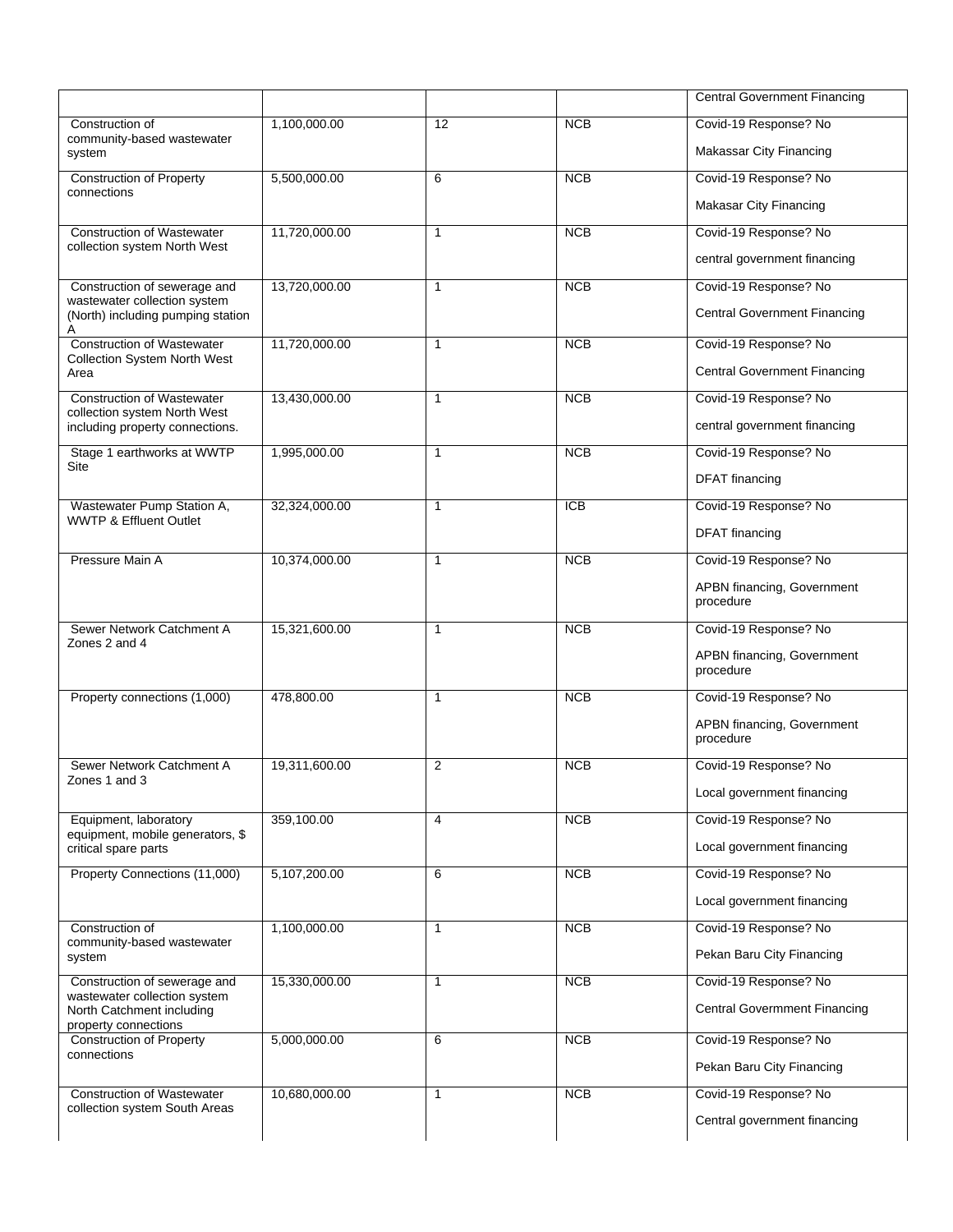| Conculting<br>™ices<br>Consulting<br>. |  |  |  |
|----------------------------------------|--|--|--|

| <b>General Description</b> | Estimated Value<br>(cumulative) | <b>Estimated Number</b><br>of Contracts | Recruitment<br><b>Method</b> | Comments |
|----------------------------|---------------------------------|-----------------------------------------|------------------------------|----------|
| None                       |                                 |                                         |                              |          |

## **E. National Competitive Bidding**

#### **A. Regulation and Reference Documents**

### **1. General**

1. The procedures to be followed for national competitive bidding shall be those as set forth in Presidential Regulation No. 54/2010 of the Republic of Indonesia, dated 6 August 2010, as amended from time to time, with the clarifications and modifications described in the following paragraphs required for compliance with the provisions of the Procurement Guidelines.

### **B. Procurement Procedures**

### **2. Eligibility**

2. The eligibility of bidders shall be as defined under section I of the ADB Procurement Guidelines; accordingly, no bidder or potential bidder should be declared ineligible for reasons other than those provided in section I of the Guidelines, as amended from time to time.

#### **3. Participation of Foreign Bidders and Joint Ventures**

3. Foreign bidders shall be eligible to participate under the same conditions as national bidders regardless of the estimated value of the contract.

4. Foreign bidders shall not be asked or required to form joint ventures with, or be subcontractors to, national bidders in order to submit a bid and obtain a contract award.

#### **4. Preferences**

5. No preference of any kind shall be given to domestic bidders or for domestically manufactured goods.

## **5. Prequalification and Bidding Period**

6. The time allowed for the preparation and submission of prequalification documents and/or bids for large and/or complex contracts shall not be less than twenty-eight (28) days from the date of the last day of publication of the invitation to bid or the last day of availability of the bidding documents, whichever is later.

## **C. Bidding Documents**

#### **6. Bid Evaluation**

7. No bid shall be rejected on the basis of a comparison with the owner's estimate or budget ceiling without ADB's prior concurrence.

## **7. Rejection of All Bids and Rebidding**

8. Bids shall not be rejected and new bids solicited in a rebidding without the ADB's prior concurrence.